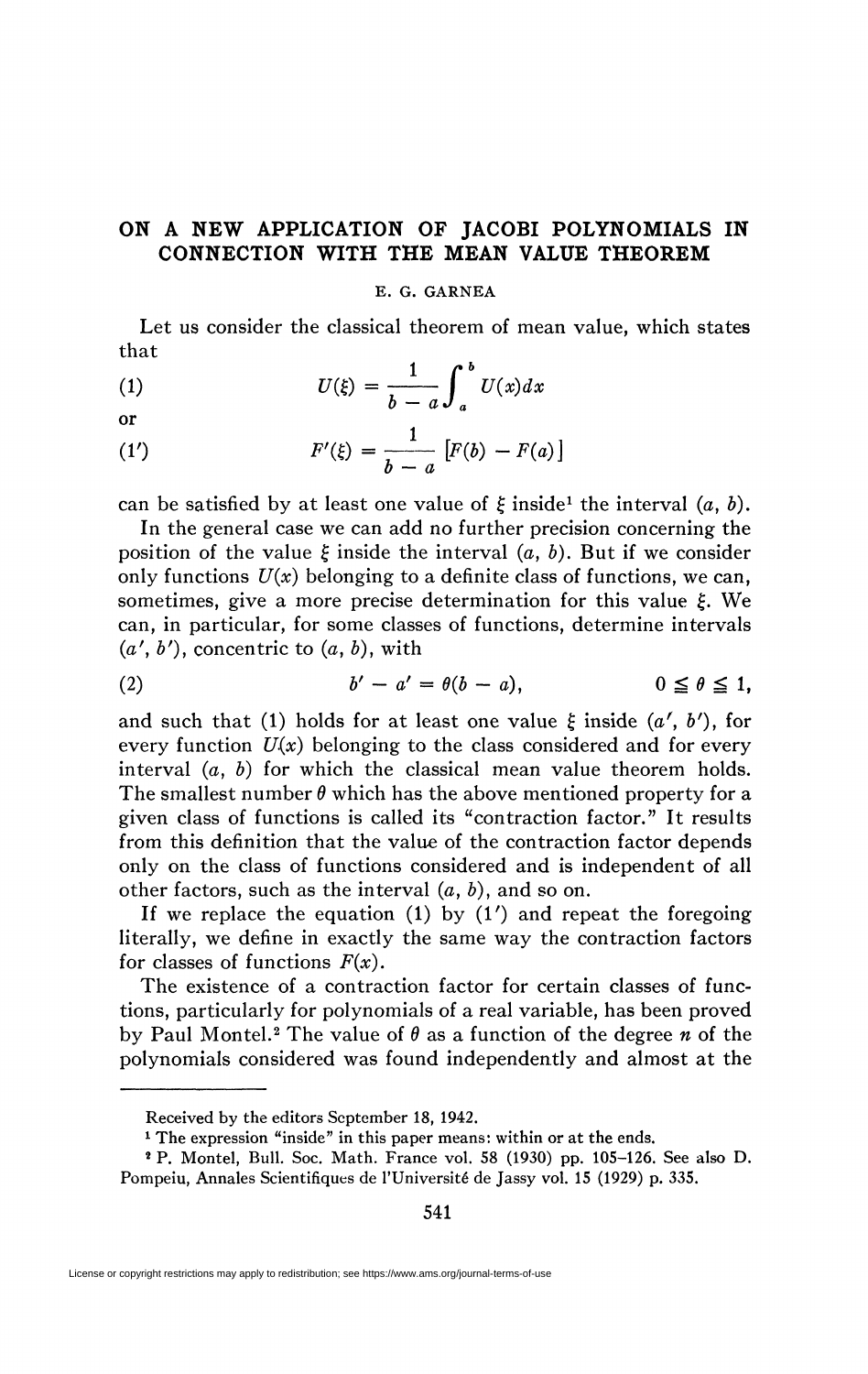same time by Tchakaloff<sup>3</sup> and Biernacki.<sup>4</sup> Their results have been generalized since by many authors, among whom we quote Favard,<sup>5</sup> Anghelutza,<sup>6</sup> H. L. Krall<sup>7</sup> and Cioranescu,<sup>8</sup> whose paper is particu-

larly important for us.

Let  $U(y_1, y_2, \dots, y_r)$  be an analytical function of *v* independent variables, polyharmonical of the order *2m* and of mean value zero within the hypersphere  $\Sigma_{\nu}$  of its  $\nu$ -dimensional space. Therefore

(3) A<<sup>2</sup> ^£/ = 0,

$$
\int_{z_r} U d\tau = 0,
$$

where  $\Delta^{(2m)}$  is the operator of Laplace applied successively  $2m$  times and the integral is extended over the inside of the hypersphere  $\Sigma_{\nu}$  of volume element *dr.* 

We consider now the system of *2m* equations with the *2m* unknowns  $k_i$ ,  $x_i$ :

(5) 
$$
\sum_{i=1}^{m} k_i x_i^{2q} = \frac{\nu}{\nu + 2q}, \qquad q = 0, 1, 2, \cdots, 2m - 1,
$$

and let  $x_M$  be the largest of the solutions  $x_i$  of this system. N. Cioranescu proved in his above mentioned paper that  $x_M$  is the contraction factor of  $U(y_1, y_2, \cdots, y_\nu)$  if:

(a) all  $x_i$  are real and inside  $(-1, +1)$ ;

(b) all *ki* are positive.

We remember that this statement means: If  $(3)$ ,  $(4)$ ,  $(a)$  and  $(b)$  are satisfied and *R* is the radius of  $\Sigma_{\nu}$ , there is at least one point  $P_{\theta}$  inside the hypersphere of radius  $x_M R$  which makes  $U(P_0) = 0$ .

From Cioranescu's demonstration it follows also that if (a) and (b) are satisfied, but the order of *U* is odd, so that

$$
\Delta^{(2m+1)}U=0,
$$

$$
(4') \qquad \qquad \int_{\Sigma_{\mathfrak{p}}} U d\tau = 0,
$$

3 L. Tchakaloff, C. R. Acad. Sci. Paris vol. 192 (1931) p. 32.

4 M. Biernacki, Bulletin de Mathématiques et de Physique, pures et appliquées de l'École Polytechnique de Bucarest, II Année, no. 3, pp. 164-168.

s M Favard, C. R. Acad. Sci. Paris vol. 192 (1931) p. 716.

6 T. Anghelutza, Mathematica, Cluj vol. 6 (1932) p. 140.

<sup>7</sup> H. L. Krall, *On the mean value theorem,* Amer. Math. Monthly vol. 42 (1935) pp. 604-606.

<sup>8</sup> N. Cioranescu, *Quelques propriétés* • • • , Mathematica, Cluj vol. 9 (1935) pp. 184-193.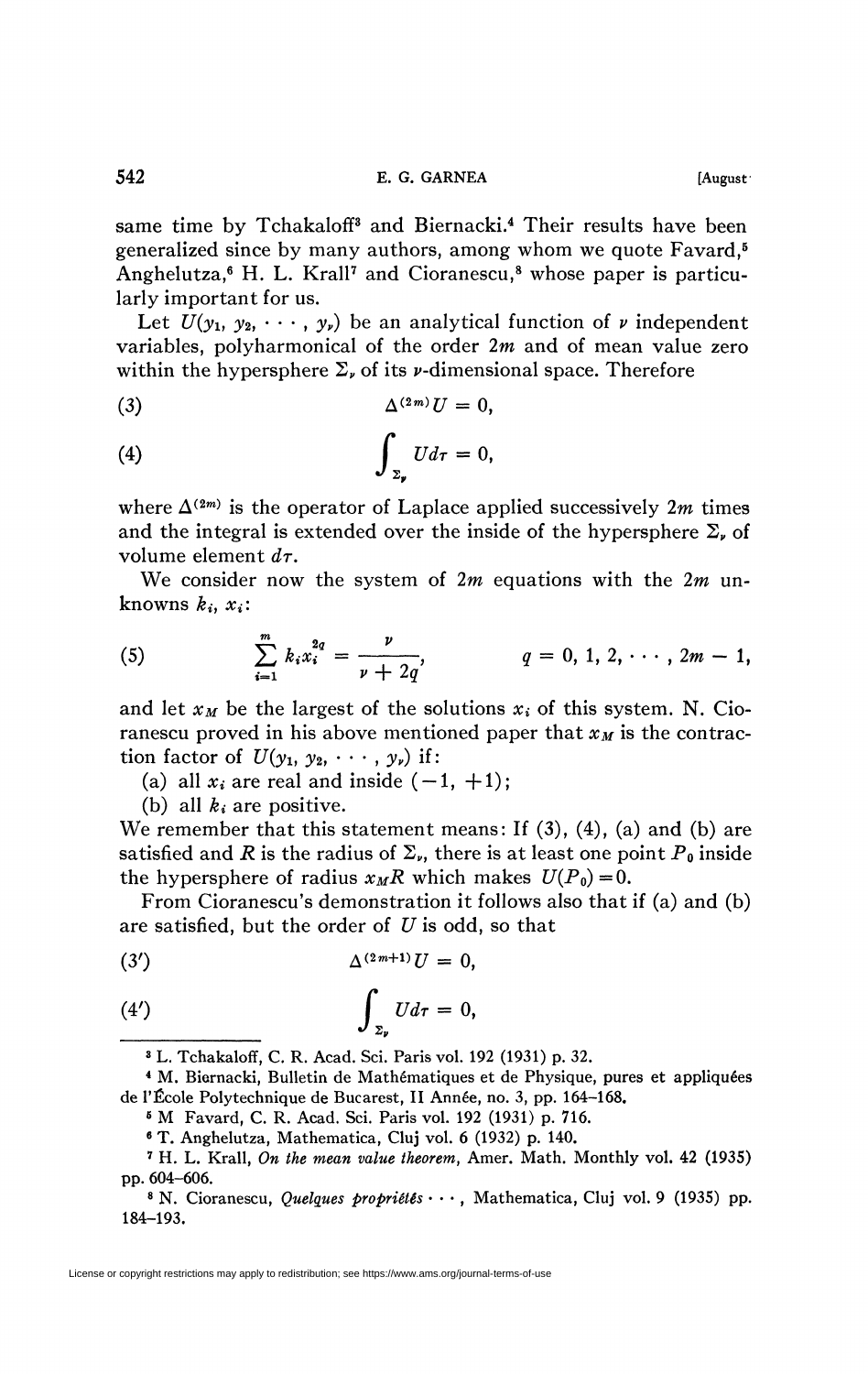the contraction factor is the highest of the values  $x_i$ , which are solutions of the system<sup>9</sup> of  $2m+2$  equations with  $2m+2$  unknowns  $x_i, k_i$ :

(5') 
$$
\sum_{i=1}^{m+1} k_i x_i^{2q} = \frac{\nu}{\nu + 2q},
$$

$$
x_{m+1} = 0, \qquad q = 0, 1, 2, \cdots, 2m.
$$

Here below we shall prove that the conditions (a) and (b) are always satisfied, we shall find the values of the contraction factors connected with the zeros of a sequence of Jacobi (more generally of Tchebycheff) polynomials, and shall see that our results are a generalization of Tchakaloff's and Biernacki's theorems.

Let<sup>10</sup> us put  $x_i^2 = u_i$   $(i = 1, 2, \cdots, m)$ . We observe that the second member of  $(5)$  can be written:

(6) 
$$
\frac{\nu}{\nu+2q}=\int_0^1 \nu u^{\nu+2q-1} du=\int_0^1 (\nu/2)u^{(\nu/2)-1}u^q du.
$$

These are for  $q = 0, 1, 2, \cdots$ ,  $2m-1$  the first m moments of the function

$$
\psi(x) = (1/2) \int_0^x \nu u^{(\nu/2)-1} du;
$$

therefore, we can write (5) as:

(7) 
$$
\sum_{i=1}^{m} k_i u_i^q = \int_0^1 u^q d\psi(u), \qquad q = 0, 1, 2, \cdots, 2m - 1.
$$

We observe that  $\psi(x)$  is monotonically increasing in  $(0, 1)$ ; to such  $\pmb{\psi}(x)$  correspond, as is well known,<sup>11</sup> a sequence  $\big\{\pmb{\phi}_m(\pmb{\nu};\pmb{x})\big\}$  of orthonormal<sup>12</sup> polynomials, which, in turn, give rise to a mechanical quadrature formula:<sup>11</sup>

(8) 
$$
\int_0^1 G_{2m-1}(u) d\psi(u) = \sum_{i=1}^m H_i G_{2m-1}(l_i)
$$

where  $G_{2m-1}(x)$  represents an arbitrary polynomial of degree at most  $2m-1$ , the abscissas  $l_i$  are the zeros of  $\phi_m(v; x)$ , all real, distinct and

License or copyright restrictions may apply to redistribution; see https://www.ams.org/journal-terms-of-use

**This system is given by Cioranescu in his above mentioned paper for**  $m \le 2$ **.** 

<sup>&</sup>lt;sup>10</sup> I am indebted for this interesting method to Professor J. A. Shohat, whose demonstration I follow very closely.

<sup>11</sup> J. A. Shohat, *Théorie générale des polynômes orthogonaux de Tchebycheff,* Mémorial des Sciences Mathématique, fascicule 66, pp. 8, 15.

<sup>&</sup>lt;sup>12</sup> In this case they are Jacobi polynomials and coincide, for  $\nu = 2$ , with Legendre's polynomials.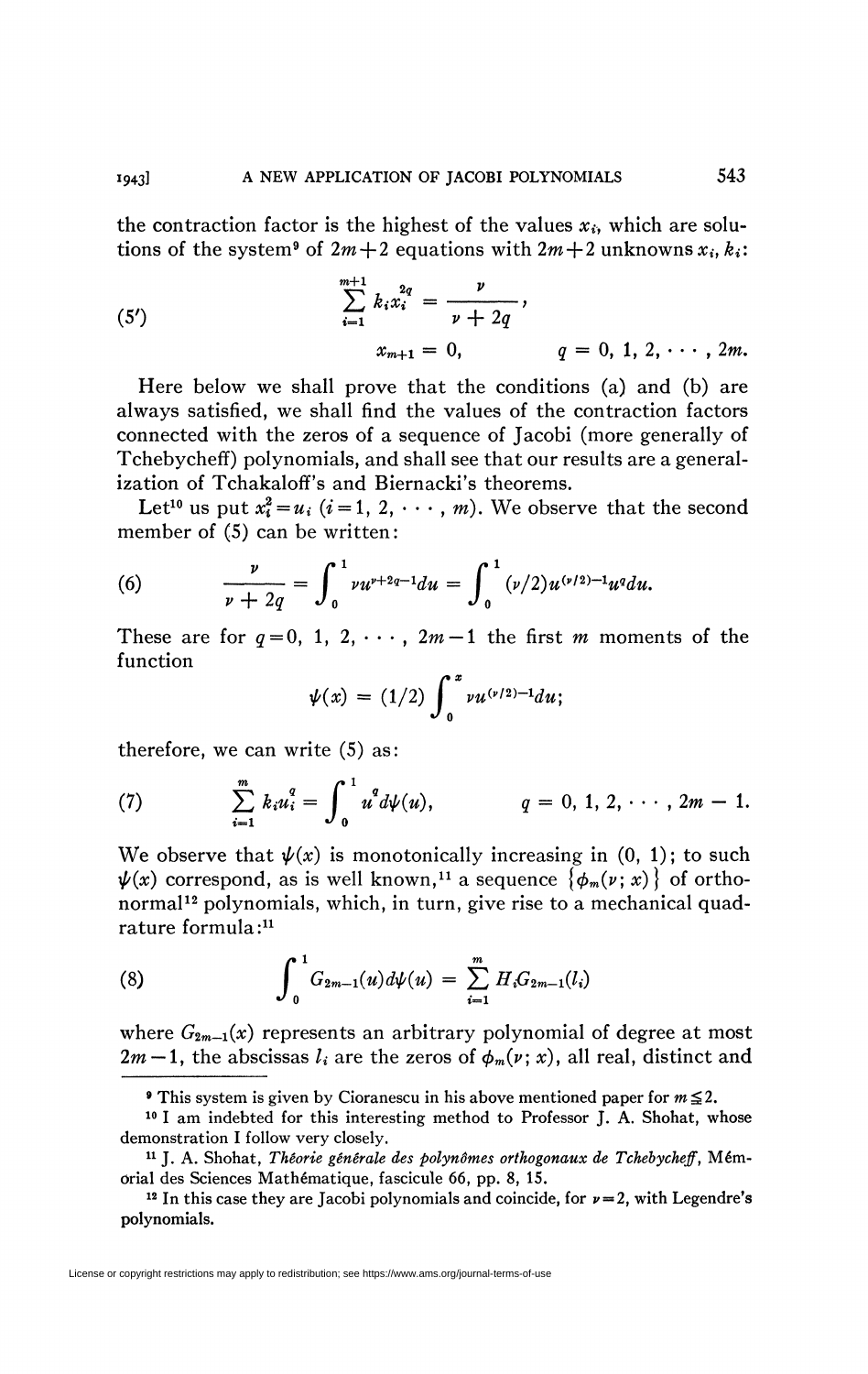544 E. G. GARNEA [August]

inside  $(0, 1)$ , and the coefficients  $H_i$  are all positive. It follows, for  $G_{2m-1}(u)=u^q$ 

(9) 
$$
\sum_{i=1}^{m} H_i l_i = \int_0^1 u^q d\psi(u), \qquad q = 0, 1, 2, \cdots, 2m - 1.
$$

Comparing  $(7)$  with  $(9)$  we see that a solution of  $(7)$  is given by

$$
(10) \t\t\t u_i = l_i, \t\t k_i = H_i,
$$

with  $0 < l_i < 1$ ,  $H_i > 0$ , and, returning to (5):

(11) 
$$
x_i = \pm (l_i)^{1/2}, \quad k_i = H_i, \quad i = 1, 2, 3, \cdots, m.
$$

Similar considerations on the *m* equations 2 to  $m+1$  of (5') (putting for instance  $k_i x_i^2 = k_i'$ ) led also to *m* values  $x_i^2 = l_i'$   $(i = 1, 2, \dots, m)$ to which we have only to add  $x_{m+1} = 0$ , in order to have the complete set.

We may remark that if in  $\Delta^{(n)} U = 0$ ,  $n = 2m$ , the moments of  $\psi(x)$ are  $\alpha_p = \nu/(\nu + 2\rho)$  and the corresponding Jacobi polynomials form a complete sequence; if  $n = 2m - 1$ , the moments are  $\alpha_p = \nu/(\nu + 2(\rho + 1))$ and the corresponding Jacobi polynomials form another complete sequence.

It follows that the systems (5) and (5') have solutions, where all  $x_i$  are real and in absolute value less than one, and all  $k_i$  are positive; therefore, the conditions of Cioranescu are always satisfied.<sup>13</sup>

We could find the  $x_i$  also solving (5) by the method of Sylvester,<sup>14</sup> which, however, requires lengthy considerations of determinants. Its result is that the solutions  $x_i$  of  $(5)$ , are the zeros of the polynomial:

*E2m(v)*  $(x)$  $x^2$  1 | *v+2(m-l) p+2m x\** **1**  *v+2tn i>+2(tn+l) x 2*  **1**   $\begin{array}{l}\nu+2(m-1) \quad \nu+2m \quad \nu+2m \quad \nu+2(m+1) \qquad \nu+2(2m-2) \quad \nu+2(2m-1) \mid \nu+2(m-1) \mid \nu+2(m-2) \end{array}$ (12) *X <sup>2</sup>* 1 *v p+2 X <sup>2</sup>* 1 *p*+2 *p*+4 *x <sup>2</sup>* 1 *P+2 P+4: X <sup>2</sup>* 1 *p+4 p+6* 

13 The present method has many points in common with that of J. A. Shohat, *On a certain formula of mechanical quadratures with non-equidistant ordinates,* Trans Amer. Math. Soc. vol. 31 (1929) pp. 449-450.

14 For Sylvester's method see for instance T. Muir, *Theory of determinants,* vol. II, pp. 332-335. It may be noted that the formula (in Sylvester's notation):  $a_{n+1}-a_n\sum_{i}\lambda_1+a_{n-i}\sum_{i}\lambda_1\lambda_2-\cdots=0$ , which we meet there, generalizes an analogous equation indicated by P. Montel in his quoted paper.

License or copyright restrictions may apply to redistribution; see https://www.ams.org/journal-terms-of-use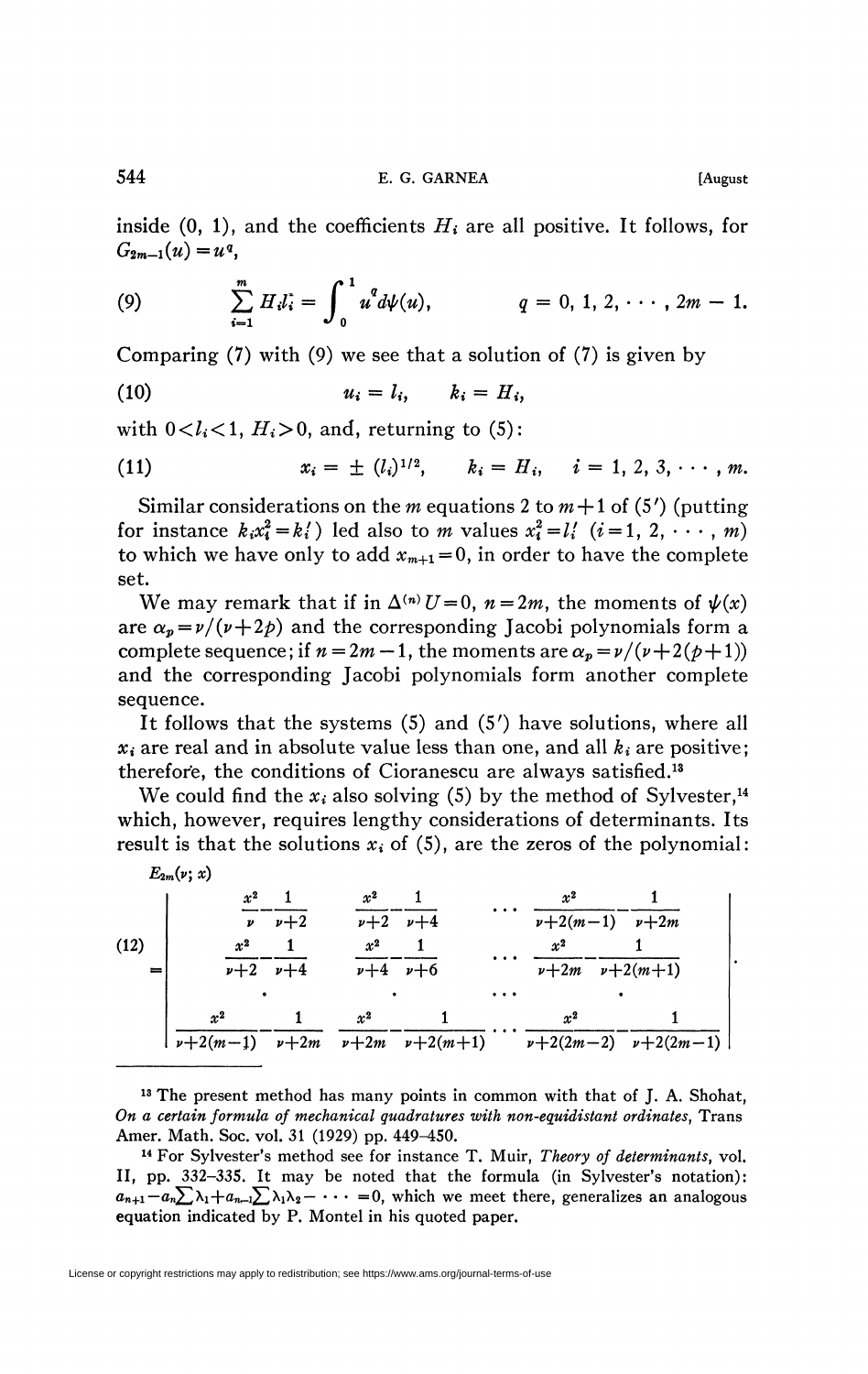Similarly, the solutions of (5') are the zeros of  $E_{2m+1}(\nu; x)$ *x 2* 1 *2 X*  $\frac{1}{2}$  $\overline{v+2m}$  $\begin{array}{c} \begin{array}{c} \begin{array}{c} \begin{array}{c} \end{array}\\ \end{array} \end{array} \end{array}$  $\nu+4$   $\nu+6$ *V+2 V+4:*   $(12')$ *x 2* 1 *2 x 2 X* 1  $\frac{1}{2}$ 

*X*   $x^{\mathrm{z}}$  1  $\nu+6$   $\nu+8$  $x^2$  1  $\nu+2(m+1)$ 1  $\frac{v+2(m+1)}{v+2(m+1)}$   $\frac{v+2(m+2)}{v+2(m+2)}$   $\cdots$   $\frac{v+2(2m-1)}{v+2(m+1)}$ 

These formulae have already been found for  $\nu = 1$  by Biernacki.<sup>15</sup>

We can thus make the general statement:

*If the analytical function U(P) of v independent variables y*<sub>1</sub>, *y*<sub>2</sub>,  $\cdots$ , *y*<sub>*v*</sub> satisfies the conditions  $\Delta^{(n)}U = 0$  and  $\int_{\Sigma} v U d\tau = 0$ , there *is inside the hypersphere of radius*  $x_MR$  *at least one point*  $P_0$  which *makes*  $U(P_0)=0$ *, R being the radius of*  $\Sigma_{\nu}$  *and*  $x_M<1$  *the square root of the highest zero of the Jacobi polynomial*<sup>16</sup>  $\phi_m(\nu; x)$ , where  $m = n/2$ *or*  $m = (n-1)/2$ , according to the parity of n; the same value  $x_M$  is also *the highest zero of the polynomial*<sup>17</sup>  $E_n(\nu; x)$ .

Taking into account the formulae of Tchebycheff's polynomials:<sup>18</sup>

(13) 
$$
\Phi_n(x) = \frac{1}{\Delta_n(\psi)} \begin{vmatrix} \alpha_0 & \alpha_1 \cdots \alpha_n \\ \alpha_1 & \alpha_2 \cdots \alpha_{n+1} \\ \vdots & \vdots \\ \alpha_{n-1} & \alpha_n \cdots \alpha_{2n-1} \\ 1 & x & \cdots & x^n \end{vmatrix}
$$

$$
= x^n - \delta_{n,n-1} x^{n-1} + \delta_{n,n-2} x^{n-2} - \cdots
$$

with

(14) 
$$
\Delta_n(\psi) = \begin{vmatrix} \alpha_0 & \alpha_1 \cdots \alpha_{n-1} \\ \alpha_1 & \alpha_2 \cdots \alpha_n \\ \vdots & \vdots \\ \alpha_{n-1} & \alpha_n \cdots \alpha_{2n-2} \end{vmatrix}
$$

and the formulae of Szegö:<sup>19</sup>

<sup>16</sup> We can write immediately  $\phi_m(\nu; x)$ , knowing the moments of  $\psi(x)$ .

<sup>17</sup> As we shall see, the polynomials  $E_n(v; x)$  form a *single* sequence of Tchebycheff polynomials, without distinction as to whether *n* is even or odd.

18 J. A. Shohat, loc. cit. pp. 3-5.

<sup>19</sup> G. Szegö, Über orthogonale Polynome, die zu einer gegebenen Kurve der komplexen *Ebene gehören,* Math. Zeit. vol. 9 (1921) p. 218.

License or copyright restrictions may apply to redistribution; see https://www.ams.org/journal-terms-of-use

1

<sup>15</sup> M. Biernacki, loc. cit. p. 166.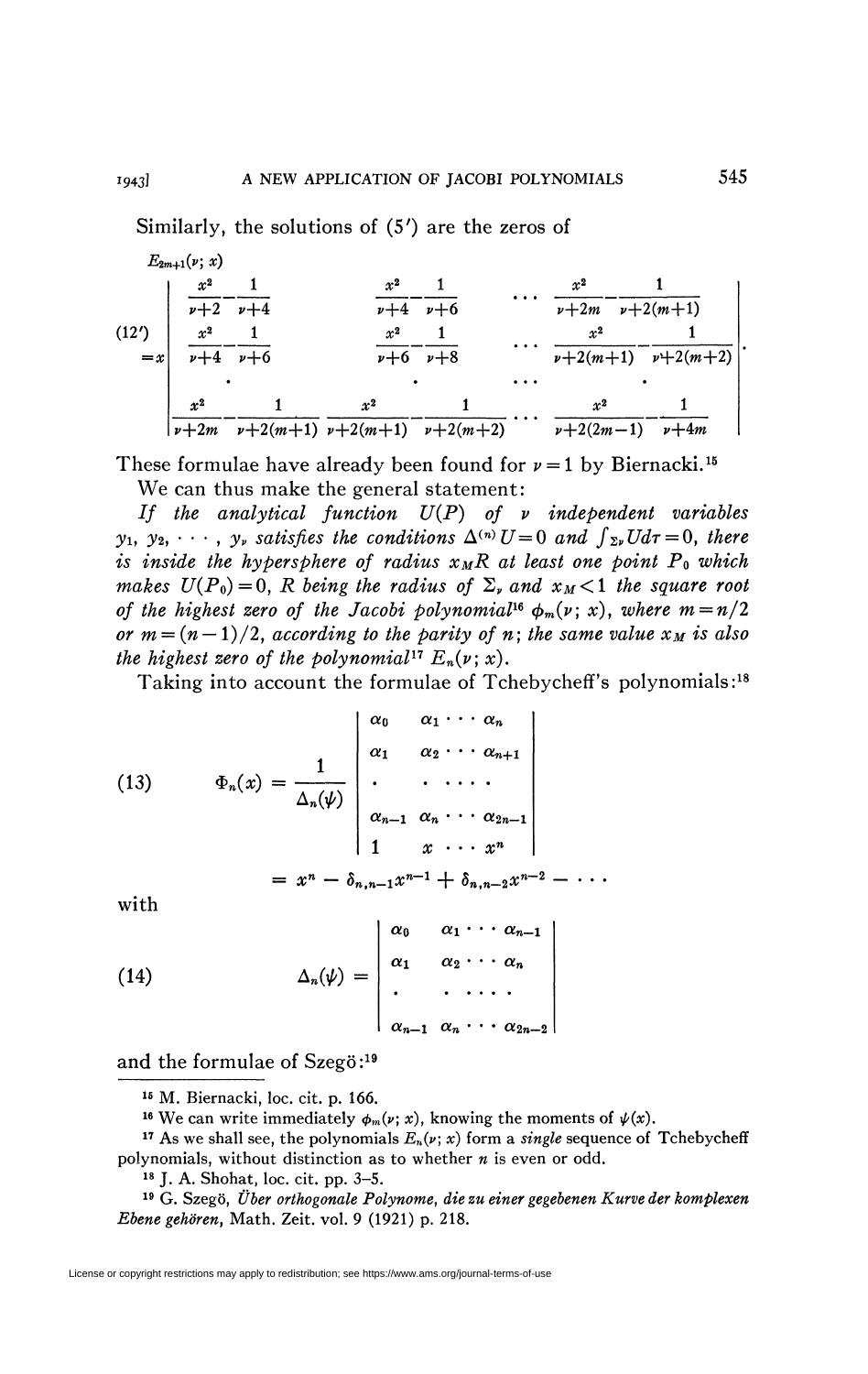546 **E. G. GARNEA [August** 

(15) 
$$
\Delta_{2m}(\psi) \Phi_{2m}(x) = \begin{vmatrix} \alpha_0 & 0 & \cdots & \alpha_{2m} \\ 0 & \alpha_2 & \cdots & 0 \\ \alpha_2 & 0 & \cdots & \alpha_{2m+2} \\ \vdots & \vdots & \ddots & \vdots \\ 0 & \alpha_{2m} & \cdots & 0 \\ 1 & x & \cdots & x^{2m} \end{vmatrix} = \begin{vmatrix} +\alpha_0 x & -\alpha_2 & \cdots -\alpha_{2m} \\ -\alpha_2 & +\alpha_2 x & \cdots +\alpha_{2m} x \\ -\alpha_2 x & +\alpha_4 & \cdots +\alpha_{2m+2} \\ \vdots & \vdots & \ddots & \vdots \\ -\alpha_{2m} & +\alpha_{2m} x & \cdots +\alpha_{4m-2} x \end{vmatrix},
$$

$$
(15') \quad \Delta_{2m+1}(\psi) \Phi_{2m+1}(x) = \begin{vmatrix} \alpha_0 & 0 & \cdots & 0 \\ 0 & \alpha_2 & \cdots & \alpha_{2m+2} \\ \vdots & \vdots & \ddots & \vdots \\ \alpha_{2m} & 0 & \cdots & 0 \\ 1 & x & \cdots & x^{2m+1} \end{vmatrix} = \begin{vmatrix} +\alpha_0 x & -\alpha_2 & \cdots & -\alpha_{4m-2} \\ +\alpha_2 x & -\alpha_2 & \cdots & +\alpha_{2m} x \\ -\alpha_2 & +\alpha_2 x & \cdots & -\alpha_{2m+2} x \\ \vdots & \vdots & \ddots & \vdots \\ -\alpha_{2m} & +\alpha_{2m} x & \cdots & -\alpha_{4m} \\ -\alpha_{2m} & +\alpha_{2m} x & \cdots & -\alpha_{4m} \\ \end{vmatrix}
$$

we find easily:

$$
\Delta_{2m}(\psi)\Phi_{2m}(x) = \begin{vmatrix}\n\alpha_0 & 0 & \cdots & \alpha_{2m} \\
0 & \alpha_2 & \cdots & 0 \\
\alpha_2 & 0 & \cdots & \alpha_{2m+2} \\
\vdots & \vdots & \ddots & \vdots \\
0 & \alpha_{2m} & \cdots & 0 \\
1 & x & \cdots & x^{2m}\n\end{vmatrix}
$$
\n
$$
= C_{2m+1} \begin{vmatrix}\n\alpha_0 x^2 - \alpha_2 & \alpha_2 x^2 - \alpha_4 & \cdots & \alpha_{2m-2} x^2 - \alpha_{2m} \\
\alpha_2 x^2 - \alpha_4 & \alpha_4 x^2 - \alpha_6 & \cdots & \alpha_{2m} x^2 - \alpha_{2m+2} \\
\vdots & \vdots & \ddots & \vdots \\
\alpha_{2m-2} x^2 - \alpha_{2m} & \alpha_{2m} x^2 - \alpha_{2m+2} \cdots & \alpha_{4m-4} x^2 - \alpha_{4m-2}\n\end{vmatrix},
$$
\n
$$
\Delta_{2m+1}(\psi)\Phi_{2m+1}(x) = \begin{vmatrix}\n\alpha_0 & 0 & \cdots & 0 \\
\alpha_0 & 0 & \cdots & 0 \\
\alpha_{2m} & 0 & \cdots & 0 \\
\alpha_{2m} & 0 & \cdots & 0 \\
\vdots & \vdots & \ddots & \vdots \\
\alpha_{2m} & 0 & \cdots & 0 \\
\alpha_{2m} & 0 & \cdots & 0 \\
\vdots & \vdots & \vdots & \ddots & \vdots \\
\alpha_{2m} & 0 & \cdots & 0 \\
\alpha_{2m} & 0 & \cdots & 0 \\
\vdots & \vdots & \vdots & \ddots & \vdots \\
\alpha_{2m} & \alpha_{2m} & 0 & \alpha_{2m+2} \\
\vdots & \vdots & \vdots & \vdots \\
\alpha_{2m} & \alpha_{2m+2} & \alpha_{2m+2}x^2 - \alpha_{2m+4} \cdots & \alpha_{4m-2}x^2 - \alpha_{4m}\n\end{vmatrix}
$$
\nwhere\n
$$
\begin{pmatrix}\n17 \\
17\n\end{pmatrix}\n\begin{pmatrix}\n\alpha_{2} & \alpha_1 & \cdots & \alpha_{2m} \\
\alpha_{2} & \alpha_4 & \cdots & \alpha_{2m}\n\end{pmatrix}
$$

 $\alpha_{2m-2} \ \alpha_{2m} \cdot \cdot \cdot \alpha_{4m-4}$ 

License or copyright restrictions may apply to redistribution; see https://www.ams.org/journal-terms-of-use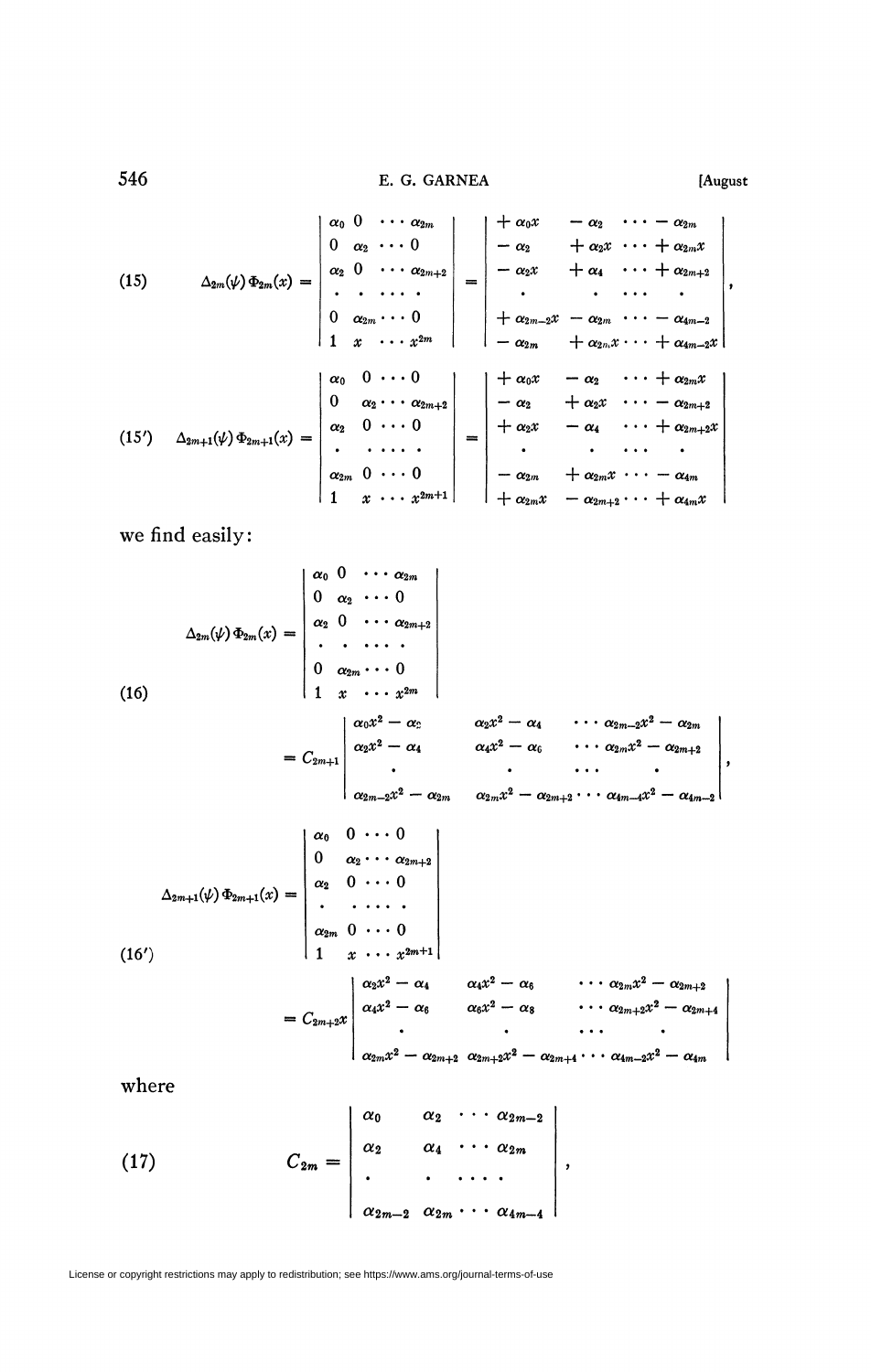(17) 
$$
C_{2m+1} = \begin{vmatrix} \alpha_2 & \alpha_4 & \cdots & \alpha_{2m} \\ \alpha_4 & \alpha_6 & \cdots & \alpha_{2m+2} \\ \vdots & \vdots & \ddots & \vdots \\ \alpha_{2m} & \alpha_{2m+2} & \cdots & \alpha_{4m-2} \end{vmatrix}.
$$

Equating in (16) the coefficients of  $x^{2m}$ , and in (16') the coefficients of  $x^{2m+1}$ , we obtain,<sup>20</sup> taking into account (13):

 $\Delta_{2m}(\psi) = C_{2m}C_{2m+1}$ 

and

$$
\Delta_{2m+1}(\psi) = C_{2m+1}C_{2m+2}
$$

or generally

(18)  $\Delta_n(\psi) = C_n C_{n+1}.$ 

Let us put now:

(19) 
$$
\alpha_{2m} = \frac{1}{\nu + 2m}, \qquad \alpha_{2m+1} = 0.
$$

Then the  $C_n$ , easily calculable, being all positive, (18) shows that  $\Delta_n(\psi) > 0$ . Therefore, the conditions of Hamburger<sup>21</sup> being satisfied, there is a monotonically increasing function  $\Psi(x)^{22}$ , whose moments are  $(19)$ . Comparing  $(12)$ ,  $(12')$  with  $(16)$ ,  $(16')$ , we see that the polynomials  $E_n(v; x)$  are just the sequence of polynomials of Tcheby cheff corresponding to  $\Psi(x)$ . As they form a sequence of Sturm<sup>23</sup> and as  $E_n(v; 1) > 0$ ,  $E_{2m}(v; 0) = (-1)^m C_{2m+1}$ ,  $\lim_{x \to 0} (1/x) E_{2m+1}(v; x)$  $= (-1)^m D_{2m}$ , with  $D_{2m}$  an easily calculable positive determinant, we find also in this way that all the  $x_i$ , zeros of  $E_n(v; x)$  are real, distinct and inside  $(-1, +1)$ . <sup>24</sup>

The function *U,* polyharmonical of order *n,* can be in particular a polynomial of degree  $2n-1$ , of  $\nu$  independent variables. If a polynomial is of an even degree, it may be considered for our purpose as

22 Taking into account the further conditions of the problem, we easily find this function, which is:  $d\Psi(x) = (1/2)|x|^{v-1}dx$  for  $|x| \leq 1$ ,  $d\Psi(x) = 0$  for  $|x| > 1$ .

23 See also Brioschi, *Théorie des determinants,* pp. 85-86.

<sup>24</sup> By solving completely the system (5) it can be proved also that  $k_1 > 0$ , but this requires a very long calculation, whereas the ingenious method of J. A. Shohat yields immediately the result. Some rather complicated expressions of the  $k_i$  in function of *v* are given, for small values of *n,* in the quoted paper of N. Cioranescu in Mathematica, Cluj vol. 9 (1935) pp. 191-192.

<sup>20</sup> I have learned that the same formulae have been derived by C. Rees in his thesis on *Elliptic orthogonal polynomials,* 

<sup>21</sup> H. Hamburger, *TJber eine Erweiterung des Stieltjeschen Momenienproblems,*  Math. Ann. vol. 81 (1920) pp. 235-319; vol. 82 (1921) pp. 120-164 and pp. 168-187.